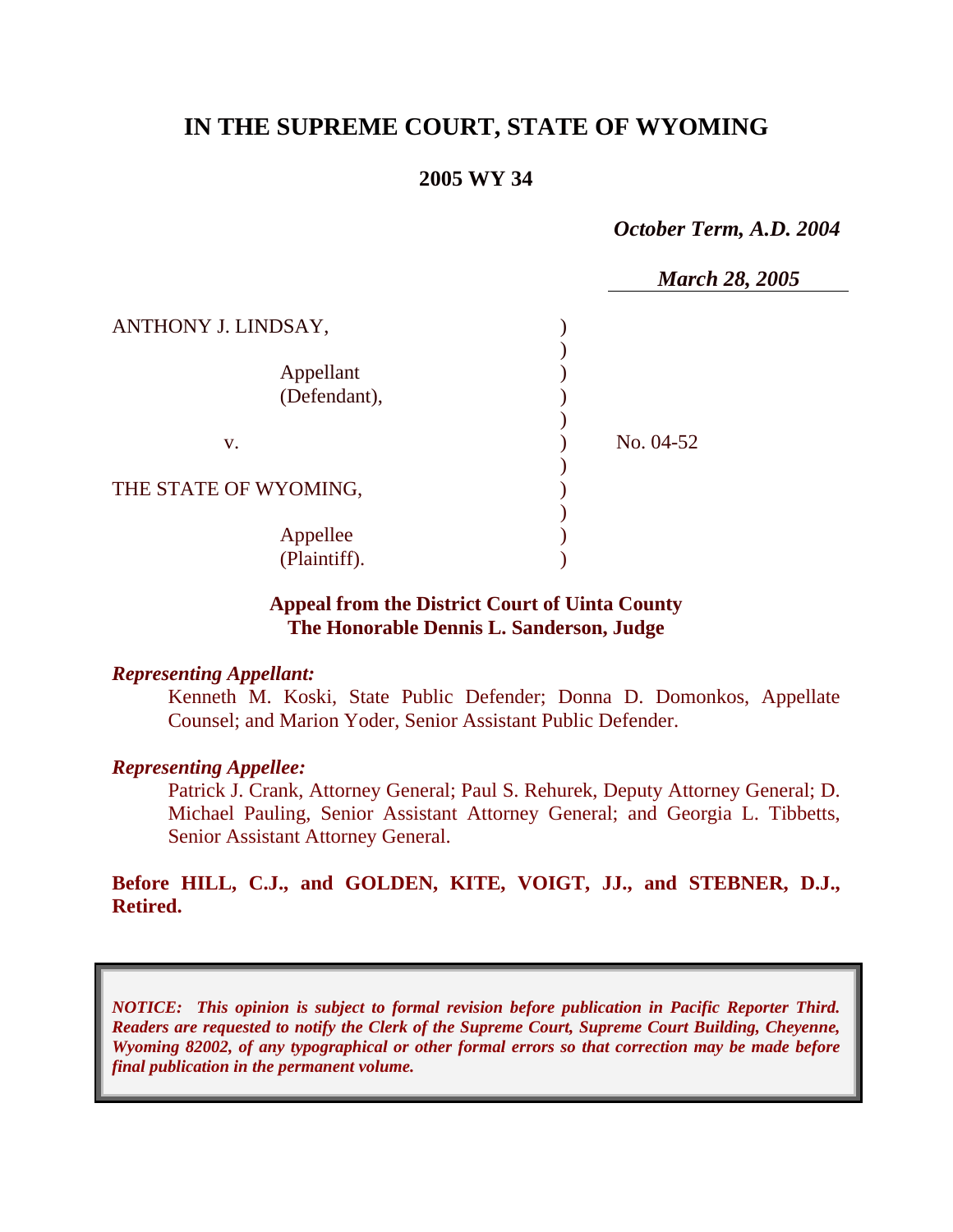#### **STEBNER, District Judge, Retired.**

[¶1] Appellant, Anthony J. Lindsay, entered a conditional plea of nolo contendere to possession of methamphetamine in violation of Wyo. Stat. Ann. § 35-7-1031(c) (LexisNexis 2003). On appeal, Lindsay asserts that evidence obtained from the search of his person upon his arrest, after a traffic stop, should have been suppressed. Finding that the search of Lindsay's person was proper, we affirm.

## *FACTS1*

[¶2] On July 2, 2003, at 3:28 p.m., Trooper Mrnsy pulled over the vehicle that Lindsay was driving because he witnessed that vehicle following another automobile too closely when apparently attempting to pass in a "no-pass" zone.<sup>2</sup> During Trooper Mrnsy's initial inquiries, he learned that the vehicle Lindsay was driving was a rental car that was to be driven solely in California and only by Paula Griego, who Lindsay asserted was his mother, who was not in the vehicle. Trooper Mrnsy also obtained the driver's license of both Lindsay and a male passenger riding in the vehicle.<sup>3</sup>

[¶3] Based on the rental car situation and Lindsay's responses to questions involving his travel plans, Trooper Mrnsy asked if he could search the vehicle. Lindsay refused this request. Subsequently, Trooper Mrnsy asked dispatch to check on the status of the drivers' licenses of Lindsay and the male passenger in the vehicle and requested that a drug dog be sent to the scene. At 3:36 p.m., it was learned that the driver's license of Lindsay was suspended. However, dispatch could not advise Trooper Mrnsy of the exact reason for suspension. A minute later, Trooper Mrnsy found it necessary to waive away an automobile, from the traffic stop scene, that had been traveling with the vehicle driven by Lindsay.

[¶4] Trooper Mrnsy again asked Lindsay if he could search the vehicle and Lindsay again refused. Trooper Mrnsy then asked Lindsay to accompany him to his patrol vehicle to which Lindsay complied. Lindsay further advised Trooper Mrnsy that he did not have any weapons or drugs in his possession.

<sup>&</sup>lt;sup>1</sup> Many facts in this case were formally stipulated to by the parties. In addition, the parties presented a stipulated exhibit list to the district court. Additional facts contained herein are gleaned from transcripts of hearings held in this matter and other documents contained within the record on appeal.

<sup>&</sup>lt;sup>2</sup> All time designations, as well as, elapsed time denotations are approximate in nature.

<sup>&</sup>lt;sup>3</sup> At this time, the male passenger of the vehicle advised Trooper Mrnsy that his driver's license had expired.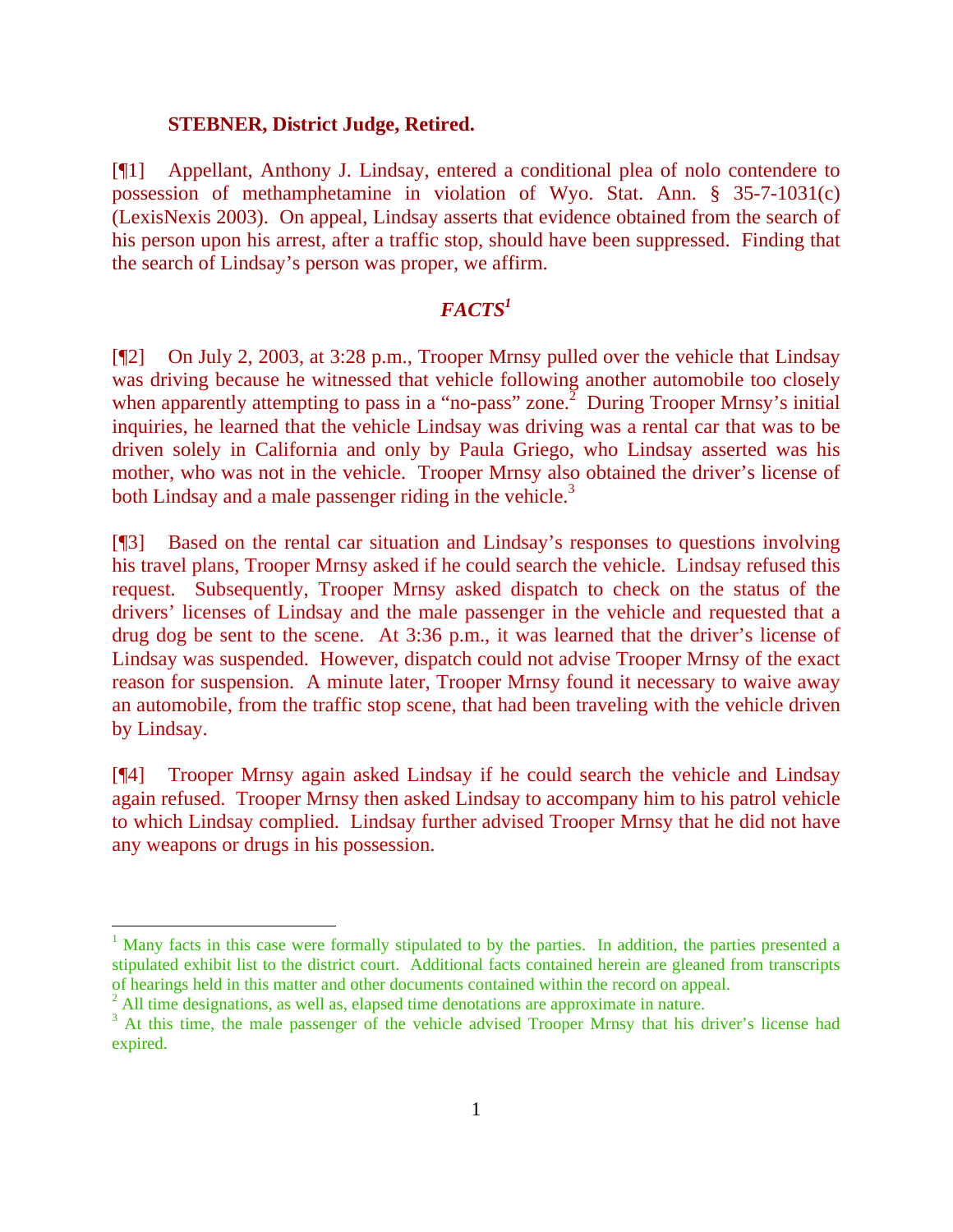[¶5] Twelve minutes after the stop, Trooper Mrnsy asked if Lindsay was financially able to pay a \$410.00 bond on a citation for driving while his license was under suspension. Over the next several minutes, Trooper Mrnsy and Lindsay discussed how Lindsay might pay the bond amount and the rental car situation. Lindsay also provided Trooper Mrnsy with information necessary to issue Lindsay a citation for driving while under suspension. At 3:54 p.m., dispatch informed Trooper Mrnsy that the driver's license of Lindsay was suspended for insurance reasons. Ultimately, Trooper Mrnsy reduced the citation for driving under suspension by \$10.00 indicating that Lindsay was wearing his seat belt, although Lindsay was not wearing his seat belt when pulled over. Lindsay signed the driving under suspension citation and Trooper Mrnsy collected the necessary bond from Lindsay.

[¶6] At 4:02 p.m., Trooper Mrnsy spoke with his supervisor via cellular telephone for five minutes. Trooper Mrnsy stated that he telephoned his supervisor to obtain advice on how to handle the situation. During the conversation, Trooper Mrnsy's supervisor apparently suggested that Trooper Mrnsy consider whether Lindsay had violated Wyoming's unauthorized use of a vehicle statute and further assisted Trooper Mrnsy with respect to other issues surrounding the traffic stop. Trooper Mrnsy indicated during his testimony at the suppression motion hearing that he had never before charged a person with the unauthorized use of a vehicle.

[¶7] After this telephone conversation, Trooper Mrnsy asked to review the rental car agreement again. Trooper Mrnsy then began to prepare the warning citation for following too closely. Forty-eight minutes into the traffic stop, the warning citation was issued to Lindsay.

[¶8] Fifty minutes into the traffic stop, Trooper Mrnsy asked dispatch to contact the rental car company to determine how it wanted to deal with the situation. Initially, the rental car company did not want to file charges but simply wanted the car seized. However, the rental car company was informed that the car could not be seized unless the rental car was reported as stolen.<sup>4</sup> At approximately 4:45 p.m., the rental car company advised that it was going to report the vehicle as stolen.

<sup>&</sup>lt;sup>4</sup> During this time, another Trooper with a drug dog arrived at the scene. Lindsay again refused to allow the Troopers to search the vehicle upon request. A drug dog sniff of the outside of the vehicle was then conducted, but the drug dog did not detect any drugs. This occurred one hour and twelve minutes after the stop of the vehicle.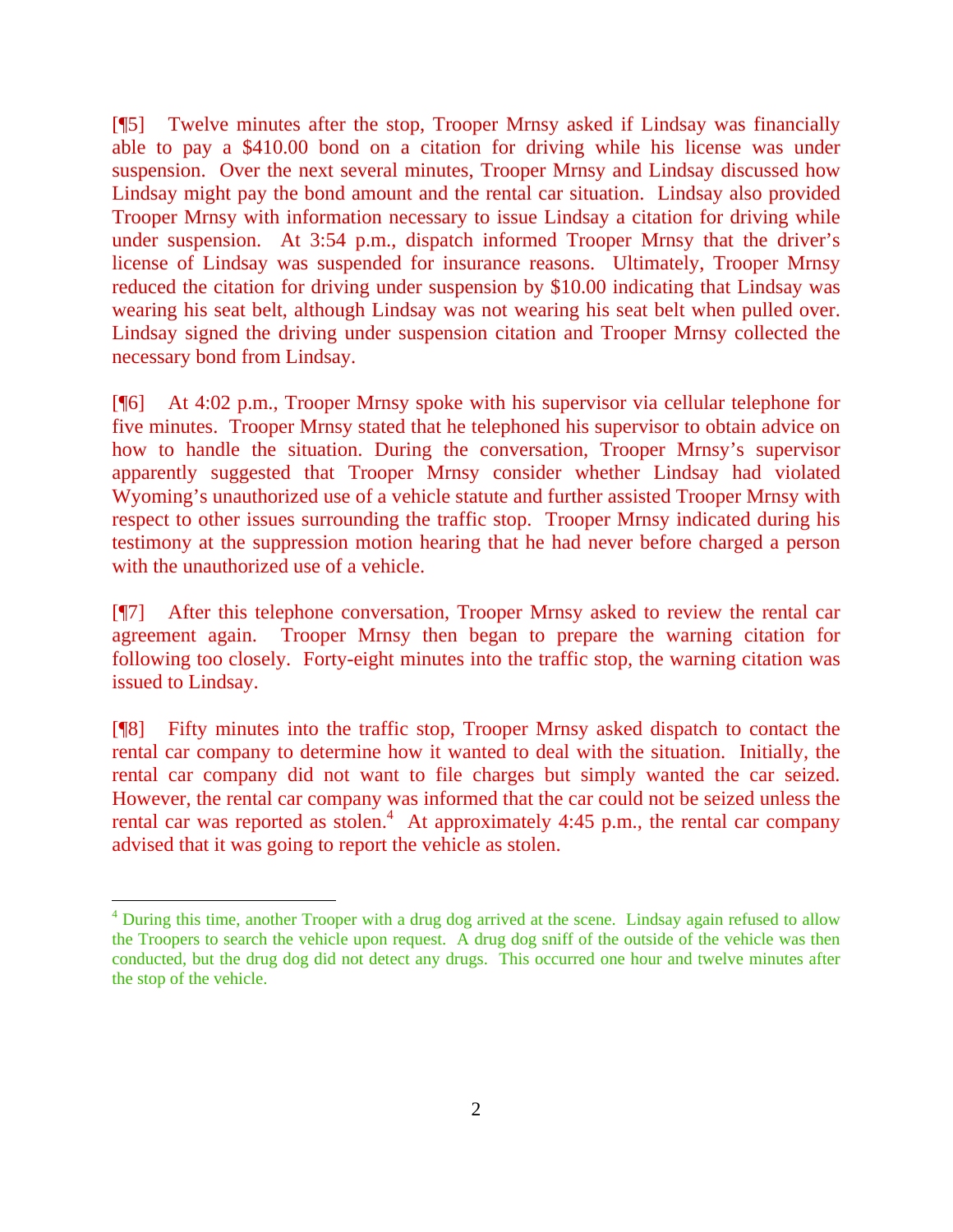[¶9] Trooper Mrnsy's supervisor then requested over the radio that Trooper Mrnsy telephone him. Trooper Mrnsy complied and spoke with his supervisor via cellular telephone for a few minutes. Lindsay was then arrested for unlawful use of the vehicle one hour and sixteen minutes into the traffic stop.

[¶10] Thereafter, Lindsay advised Trooper Mrnsy that he was carrying a concealed loaded weapon. A loaded and chambered Walther P38 9 mm pistol without the safety engaged was located on Lindsay's person upon a pat-down search. A later more thorough search of Lindsay, after he was arrested but while he was still at the scene of the traffic stop, rendered three glass pipes used to smoke methamphetamine and 12.4 grams of methamphetamine. As a result, Lindsay was charged with the unlawful possession of methamphetamine.

[¶11] Lindsay filed a motion to suppress the methamphetamine evidence found in his possession. After hearing, the district court denied the motion. Lindsay later pled nolo contendere to the methamphetamine charge conditioned on his right to appeal. This appeal followed.

## *STANDARD OF REVIEW*

[¶12] We reiterated in *Guzman v. State*, 2003 WY 118, ¶11, 76 P.3d 825, ¶11 (Wyo. 2003) (quoting *Hughes v. State*, 2003 WY 35, ¶10, 65 P.3d 378, ¶10 (Wyo. 2003)):

> When reviewing a trial court's ruling on a motion to suppress, we apply the following standard:

> > We generally do not disturb evidentiary rulings made by a trial court unless the trial court abused its discretion. *Wilson v. State*, 874 P.2d 215, 218 (Wyo. 1994). In reviewing a trial court's ruling on a motion to suppress evidence, we do not interfere with the trial court's findings of fact unless the findings are clearly erroneous. *Gehnert v. State*, 956 P.2d 359, 361 (Wyo. 1998). We view the evidence in the light most favorable to the trial court's determination because the trial court has an opportunity at the evidentiary hearing to assess "the credibility of the witnesses, weigh the evidence, and make the necessary inferences, deductions, and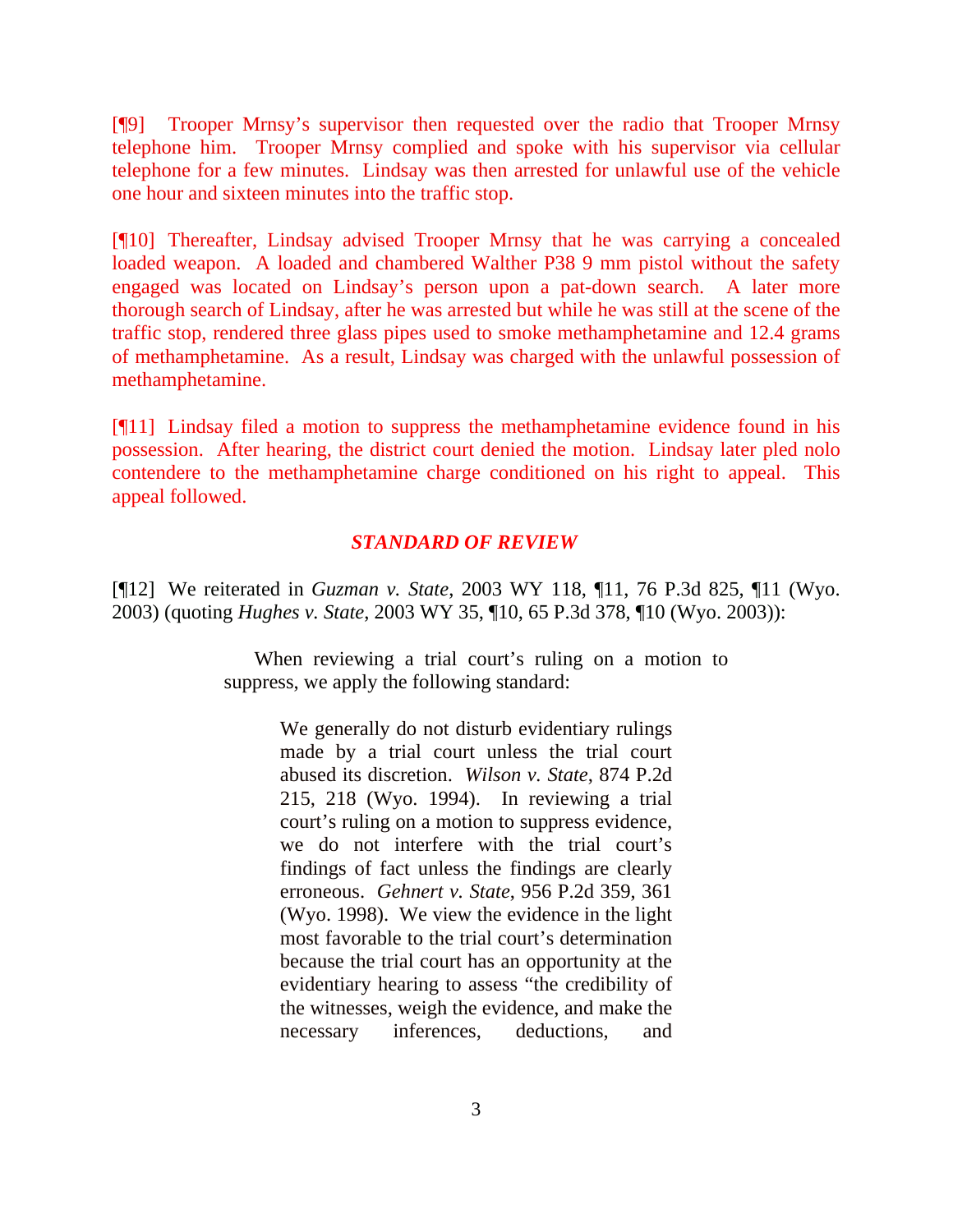conclusions." *Id.* The constitutionality of a particular search or seizure is, however, a question of law that we review de novo. *Id.*; *Jones v. State*, 902 P.2d 686, 690 (Wyo. 1995).

*Martindale v. State*, 2001 WY 52, ¶9, 24 P.3d 1138, ¶9 (Wyo. 2001) (quoting *Putnam v. State*, 995 P.2d 632, 635 (Wyo. 2000)).

See also, *Campbell v. State*, 2004 WY 106, ¶9, 97 P.3d. 781, ¶9 (Wyo. 2004).

### *DISCUSSION*

#### *Waiver Via Entry of Plea.*

[¶13] The State initially argues that Lindsay waived appellate review of all nonjurisdictional claims when he pled nolo contendere to the charge. We do not find the State's argument to be persuasive. It is true that we have consistently held that a plea of guilty or nolo contendere generally waives appellate review of all non-jurisdictional claims, which may include constitutional challenges to pre-trial proceedings. *Morgan v. State*, 2004 WY 95, ¶23, 95 P.3d 802, ¶23 (Wyo. 2004); *Bailey v. State*, 12 P.3d 173, 177 (Wyo. 2000); *Smith v. State*, 871 P.2d 186, 188 (Wyo. 1994). However, an exception to this rule is found in W.R.Cr.P. 11(a)(2) which allows a defendant to plead guilty or nolo contendere while reserving the right to seek review on appeal of any specified pretrial motion. *Morgan*, [23 (citing *Bailey*, 12 P.3d at 177); W.R.Cr.P. 11(a)(2).<sup>5</sup> See also generally, *Gordon v. State*, 2004 WY 105, 97 P.3d 64 (Wyo. 2004); *Goulart v. State*, 2003 WY 108, 76 P.3d 1230 (Wyo. 2003); *Hart v. State*, 2002 WY 163, 57 P.3d 348 (Wyo. 2002).

[¶14] Lindsay expressly conditioned his plea of nolo contendere to the methamphetamine charge upon his ability to bring this appeal. This conditional plea was accepted by the district court with approval by the prosecutor. Thus, Lindsay cannot be

 $5$  W.R.Cr.P. 11(a)(2) provides:

<sup>(2)</sup> Conditional Pleas. - With the approval of the court and the consent of the attorney for the state, a defendant may enter a conditional plea of guilty or nolo contendere, reserving in writing the right, on appeal from the judgment, to seek review of the adverse determination of any specified pretrial motion. A defendant who prevails on appeal shall be allowed to withdraw the plea.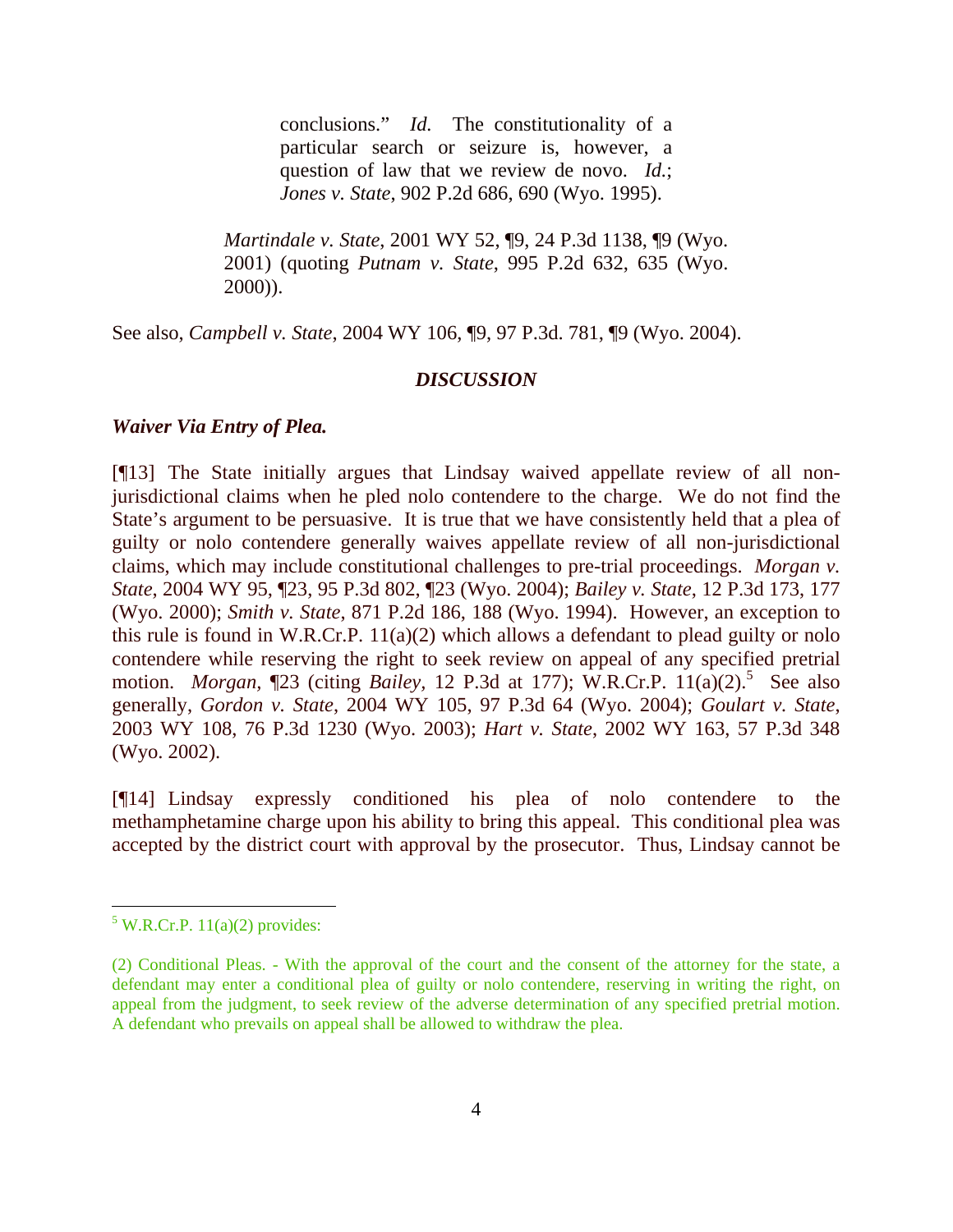said to have waived his right to bring those instant issues before this court through entry of his nolo contendere plea.

### *State Constitutional Issues.*

 $\overline{a}$ 

[¶15] Lindsay contends that the methamphetamine evidence found on his person, after his arrest, is a product of an illegal detention unsupported by reasonable articulable suspicion thus, violating his constitutional rights. In making this argument, Lindsay asks this court to review this matter under both the state and federal constitutions. Lindsay concedes that he failed to present an independent state constitutional analysis to the district court regarding his motion to suppress. Nevertheless, Lindsay asks this court to provide a state constitutional ruling with respect to the suppression issues presented, in light of the district court's expressed wish for assistance in the area, and despite the state of the record.<sup>6</sup>

[¶16] Upon our careful review, we decline to rule on the state constitutional issues presented by Lindsay, for the first time, on appeal. We recently held in *State v. Williams*, 2004 WY 53, ¶16, 90 P.3d 85, ¶16 (Wyo. 2004) (citing *Bailey*, 12 P.3d at 177-78; *Doles v. State*, 994 P.2d 315, 319-20 (Wyo. 1999); *Gronski v. State*, 910 P.2d 561, 565-66 (Wyo. 1996); and *Wilson v. State*, 874 P.2d 215, 219 (Wyo. 1994)) that when a defendant fails to assert a cogent independent state constitutional based argument before the district court, a defendant fails to preserve such issues for appellate review. See also, *Campbell*, ¶10 fn.2.

[ $[17]$ ] In the same vein, upon addressing the fact that W.R.Cr.P. 11(a)(2) allows a defendant to plead guilty or nolo contendere while reserving the right to seek review on appeal of any specified pretrial motion, we set forth in *Morgan,* ¶24:

> In *Bailey*, we ruled that a conditional plea of guilty does not provide carte blanche permission for the appellant to present any and all arguments on appeal. 12 P.3d at 177-78. Instead, the appellant may only raise those issues on appeal which were clearly called to the attention of the district court. *Id.*; see also, *Elder v. Jones*, 608 P.2d 654, 660 (Wyo.1980). In other words, "[w]e will not consider non-jurisdictional issues on appeal unless they have been raised before the

<sup>&</sup>lt;sup>6</sup> In its order denying Lindsay's motion to suppress, the district court included a footnote which it characterized as a dissent to its ruling. In that footnote, the district court requested *sua sponte* that this court address the issues posed by Lindsay under the Wyoming Constitution and gave its own observations and recommendations to this court.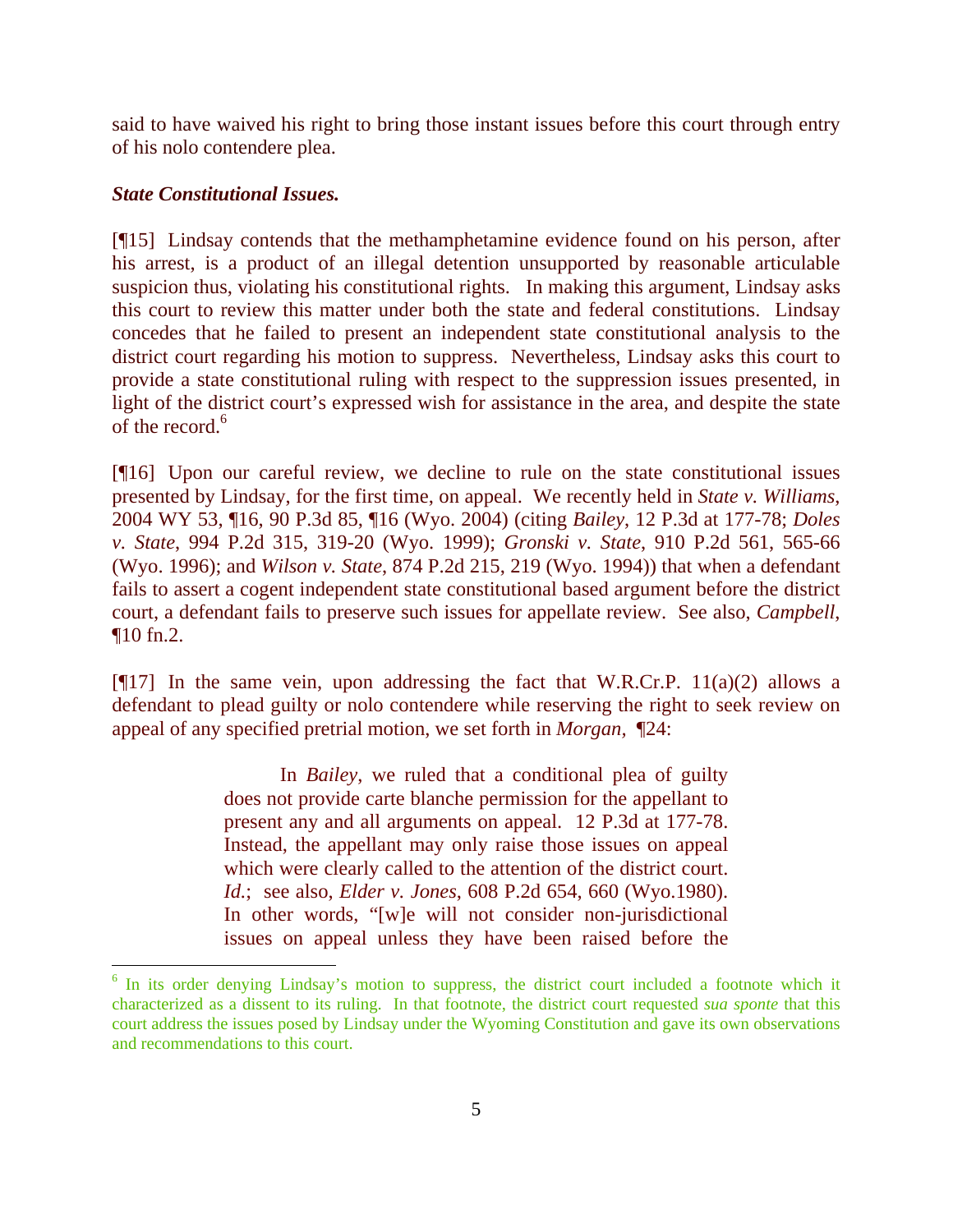lower court with at least a minimum effort to present a cogent legal argument." *Bailey*, 12 P.3d at 178.

#### *Federal Constitutional Issues.*

[¶18] In *Campbell*, this court recently assessed an argument that a defendant's constitutional rights under the Fourth Amendment to the United States Constitution were violated through the illegal detention of the defendant in an alleged effort to conduct a canine sniff of his vehicle. Therein, this court, at ¶11, recognized:

> The Fourth Amendment to the United States Constitution protects "[t]he right of the people to be secure in their persons, houses, papers, and effects, against unreasonable searches and seizures[.]" U.S. Const. amend. IV. A traffic stop amounts to a seizure under the Fourth Amendment. *Damato* [*v. State*, 2003 WY 13,] ¶9, [64 P.3d 700, ¶9 (Wyo. 2003)]; *Innis v. State*, 2003 WY 66, ¶14, 69 P.3d 413, ¶ 14 (Wyo. 2003). See also *United States v. Wood*, 106 F.3d 942, 945 (10th Cir.1997). Under the principles of *Terry v. Ohio*, 392 U.S. 1, 19-20, 88 S.Ct. 1868, 1879, 20 L.Ed.2d 889 (1968), a court must determine whether the detention was reasonable by applying a two-part analysis. *Damato*, ¶9. First, this Court considers whether the initial stop was justified. *Id.* Secondly, we determine whether the officer's actions during the detention were "reasonably related in scope to the circumstances that justified the interference in the first instance." *Id*.; see also *Innis*, ¶14; *Wood*, 106 F.3d at 945.

[¶19] Here, just as in *Campbell*, Lindsay did not challenge the reasonableness of the initial stop while before the district court; therefore, we must turn directly to the second part of the analysis – the reasonableness of the detention.<sup>7</sup> In *Campbell*,  $\P$ 12, we noted:

<sup>&</sup>lt;sup>7</sup> In his brief and for the first time on appeal, Lindsay summarily infers that he challenges the reasonableness of the initial stop. This newly asserted argument contradicts Lindsay's position before the district court that he did not contest the reasonableness of the initial stop. Again, pursuant to our wellestablished precedent, we refuse to address non-jurisdictional issues on appeal when they have not been raised before the lower court with at least a minimum effort to present a cogent legal argument. *Morgan,* ¶24 (quoting *Bailey*, 12 P.3d at 178).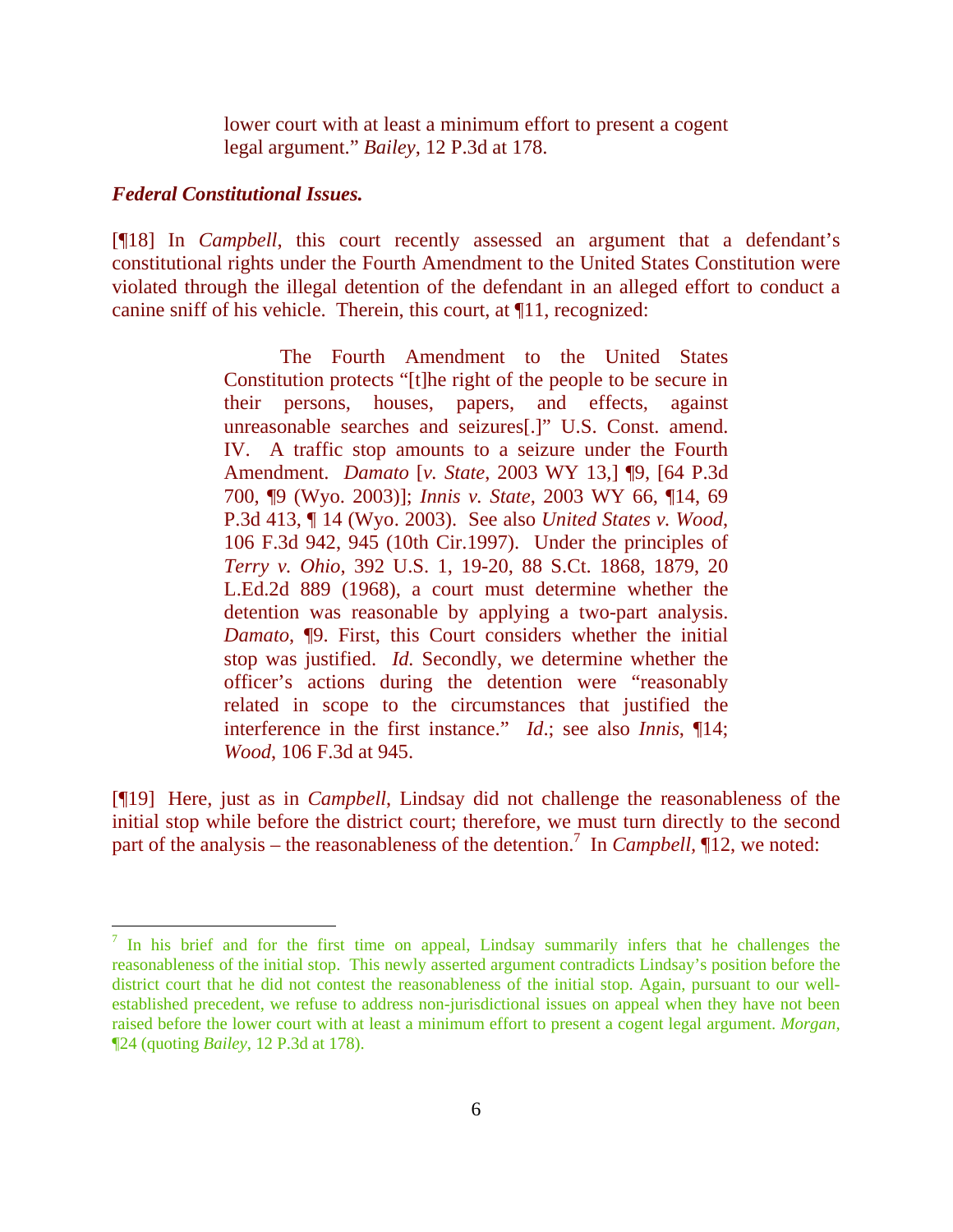. . . "An investigative detention must be temporary, lasting no longer than necessary to effectuate the purpose of the stop, and the scope of the detention must be carefully tailored to its underlying justification." *Wood*, 106 F.3d at 945 (citing *Florida v. Royer*, 460 U.S. 491, 500, 103 S.Ct. 1319, 1325-26, 75 L.Ed.2d 229 (1983)). During a routine traffic stop, a law enforcement officer may request the driver's proof of insurance, operating license, and vehicle registration, run a computer check, and issue a citation or warning. *Damato*, ¶13; *Burgos-Seberos v. State*, 969 P.2d 1131, 1133 (Wyo.1998). See also *United States v. Elliott*, 107 F.3d 810, 813 (10th Cir.1997); *Wilson* [*v. State*], 874 P.2d [220,] 224 (Wyo. 1982)]. The officer may detain the driver and his vehicle only for the period of time reasonably necessary to complete these routine matters. *Damato*, ¶13; *Burgos-Seberos*, 969 P.2d at 1133; *Wood*, 106 F.3d at 945. Once the driver has produced a valid driver's license and proof that he is entitled to operate the vehicle, he must be allowed to proceed without further delay. *Damato*, ¶ 13; *Burgos-Seberos*, at 1133; *Wood*, at 945. . . .

It has also been recognized that the basis for and the circumstances surrounding the stop, rather than an arbitrary time limit, govern a stop's permissible length. Hence, a stop's duration and whether it was unreasonably extended is analyzed in terms of the length necessary for its legitimate purpose. *United States v. Guzman*, 864 F.2d 1512, 1519 fn. 8 (1998) (citing *United States v. Sharpe*, 470 U.S. 675, [685 – 87,] 105 S.Ct. 1568, [1574 – 76,] 84 L.Ed.2d 605, [614 – 16] (1985)). In assessing the scope of the intrusion, we must examine whether the police diligently pursued a means of investigation that was likely to confirm or dispel their suspicions quickly and without undue delay in detaining a defendant. *Wilson v. State*, 874 P.2d 218, 223 – 234 (Wyo. 1994) (quoting *United States v. Sharpe*, 470 U.S. 675, [685 – 87,] 105 S.Ct. 1568, [1574 – 76,] 84 L.Ed.2d 605, [614 – 16] (1985)).

[¶20] At the suppression hearing, the district court heard testimony from Trooper Mrnsy and was presented with both stipulated facts and other stipulated evidence. In doing so, the district court assessed the credibility of the witnesses, weighed the evidence, and found that Trooper Mrnsy had the right to detain Lindsay in order to issue the citations for driving while under suspension and following too closely, and to investigate whether the vehicle was stolen. The district court further ruled that although Lindsay's detention over the extended time period was somewhat suspect as 1) Lindsay's detention appeared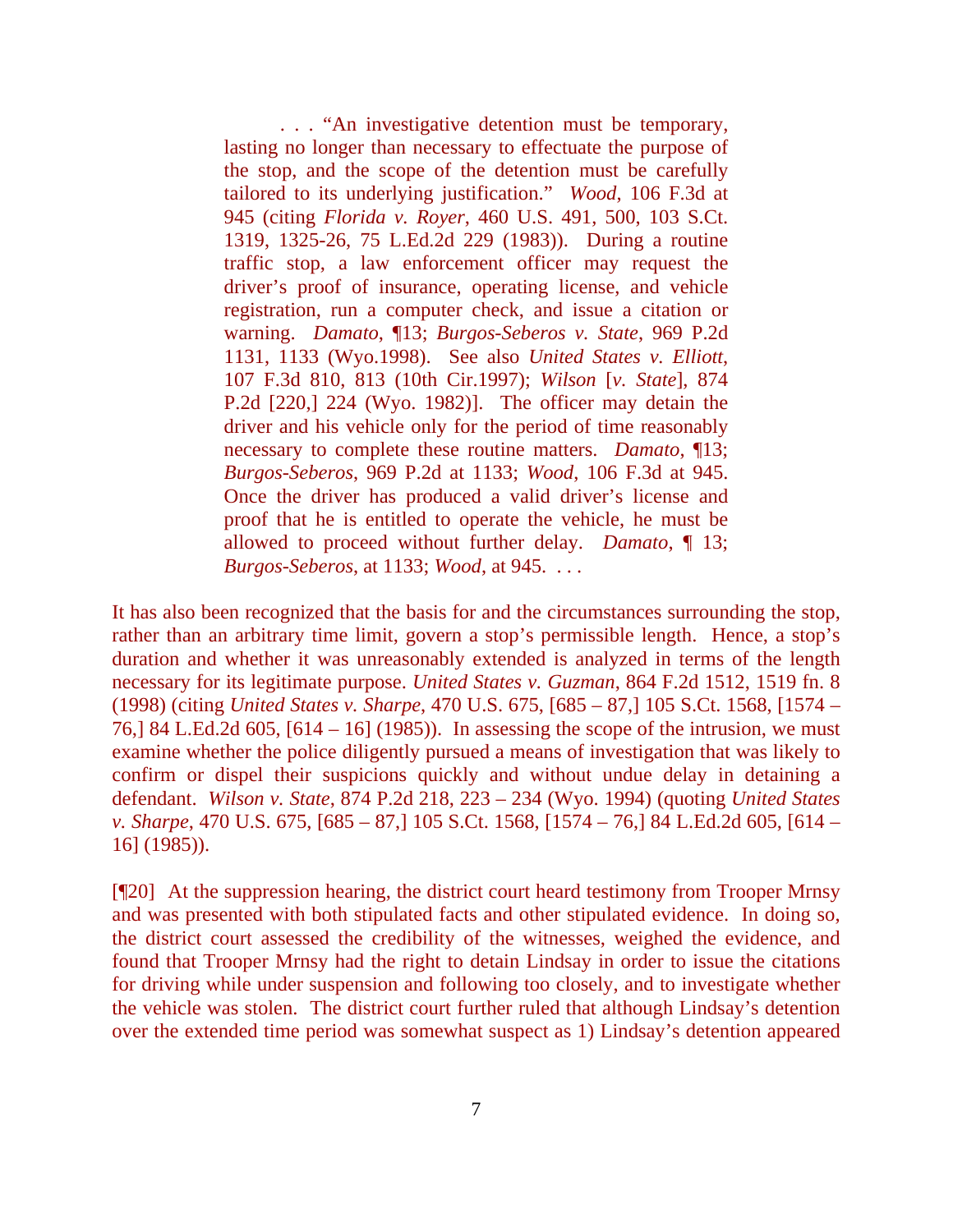to be motivated, in part, by Trooper Mrnsy's desire to hold Lindsay so that a drug dog could arrive at the scene, and 2) that there did not exist specific and articulable facts justifying Trooper Mrnsy's suspicion that illegal drugs might be in the vehicle driven by Lindsay, Trooper Mrnsy's investigation concerning whether the vehicle was stolen did not take an unreasonable length of time. Specifically, the district court indicated in its order when determining if the delay in arresting Lindsay was a pretext to permit an otherwise unauthorized search:

> . . . It appears that [Trooper] Mrnsy did not want to investigate the possibility of an unauthorized use or stolen car and delayed doing so until it became apparent that there would be a long delay before the drug dog would arrive and [Lindsay] would not consent to a search of the car. The delay came about from [Trooper] Mrnsy's decision to not begin the investigation of the possible auto theft until after the citations were issued and the video shows that Trooper Mrnsy was very deliberate in issuing the citations. Trooper Mrnsy could have began the process of contacting [the rental car company] to find out if they wanted to press charges earlier in the stop. However, whether and (*sic*) officer should investigate potential crimes concurrently or in a sequential fashion is an area where deference should be given to an officer. It took only twenty-seven minutes after [Trooper] Mrnsy requested that [the rental car company] be contacted to see if they wanted to press criminal charges until he learned that a stolen car report would be filed and an arrest was made. This is not an unreasonable length of time.

> Even if the charge of unauthorized use was a pretext to allow [Trooper] Mrnsy to gain entrance into the car, the rule under the Fourth Amendment is that "[S]ubjective intentions play no role in ordinary, probable cause analysis." *Damato v. State*, 64 P.2d 705, quoting *Whren v. United States*, 517 U.S. 806, 813, 116 S.Ct. 1769, 1774, 35 L.Ed.2d 89[, 98] (1996) . . . .

[¶21] Upon our review of the record, we hold the district court's decision is supported by the evidence received at hearing. As indicated previously, when reviewing a trial court's ruling on a motion to suppress, 1) we will not interfere with the trial court's findings of fact unless the findings are clearly erroneous, and 2) we must view the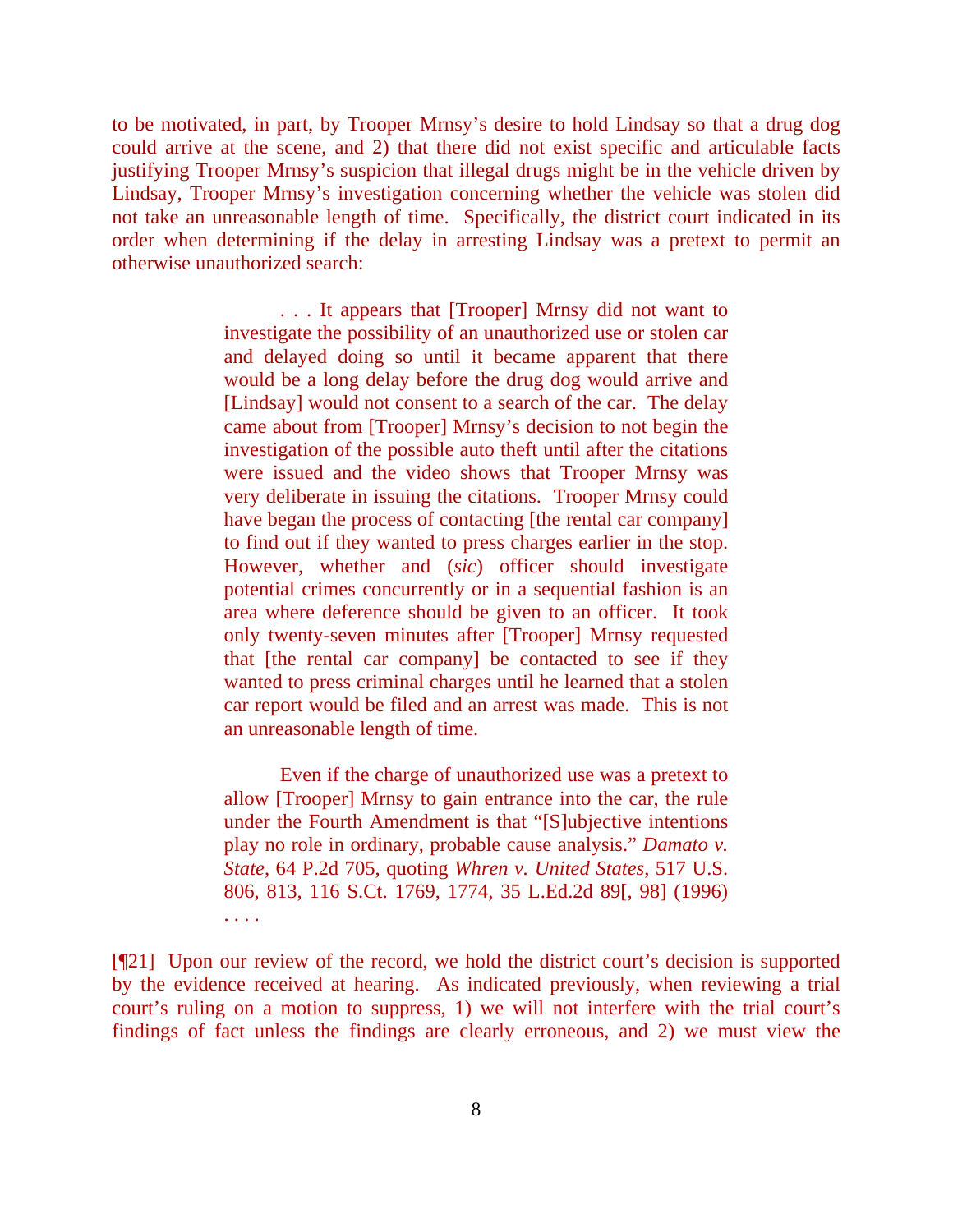evidence in the light most favorable to the trial court's determination because the trial court has an opportunity at the evidentiary hearing to assess the credibility of the witnesses, weigh the evidence, and make the necessary inferences, deductions, and conclusions. *Guzman*, ¶11 (quoting *Hughes,* ¶10); *Campbell,* ¶9.

[¶22] Further, upon our independent review, we hold that Lindsay's constitutional rights under the Fourth Amendment to the United States Constitution were not violated under these circumstances, as a matter of law. In this instance, Trooper Mrnsy reasonably detained Lindsay and the vehicle he was driving only for a period of time sufficiently necessary to issue Lindsay the driving while under suspension citation, the following too closely warning, and to complete an investigation into Lindsay's ability to operate the rental car. With respect to the unauthorized use of vehicle investigation, we find convincing those statements made by Trooper Mrnsy at hearing. Trooper Mrnsy stated that he was compelled to complete his investigation in the area because the rental contract clearly indicated that the rental car was to be driven solely in California and only by Ms. Griego. Further, Trooper Mrnsy stated that his lack of investigation might risk the continued improper use of the rental vehicle by allowing Lindsay and his passenger to leave the traffic stop scene. Looking at the totality of the circumstances, we hold that Trooper Mrnsy had a reasonable articulable suspicion that Lindsay was not authorized by the rental car company to operate the rented automobile and necessarily detained Lindsay to complete such investigation. We likewise find Lindsay's argument that Trooper Mrnsy should have allowed Lindsay's passenger to drive the rental car vehicle away from the scene, once Lindsay's traffic violations were addressed, to be questionable because the vehicle was only to be operated by Ms. Griego under the terms of the rental agreement.

[¶23] We also note the male passenger of the vehicle advised Trooper Mrnsy that his driver's license had expired. Lindsay further personally presented Trooper Mrnsy with the limiting rental agreement language at issue and was found to have been driving while his driver's license was suspended. Therefore, Lindsay, himself, must be attributed with causing the investigation to take place that unarguably resulted in the delay. Moreover, Trooper Mrnsy was faced with the somewhat unique occurrence of whether the unauthorized use of a vehicle statute applied to an occasion where a rental car was being used beyond the specified contract terms. Finally, the record evidences that Trooper Mrnsy acted diligently under the circumstances and did not unnecessarily prolong Lindsay's detention beyond that required to issue the traffic citations and to investigate the rental car situation.

[¶24] Furthermore, we do not find Lindsay's implied argument compelling that under our holding in *Campbell* the entire traffic stop must be invalidated because Trooper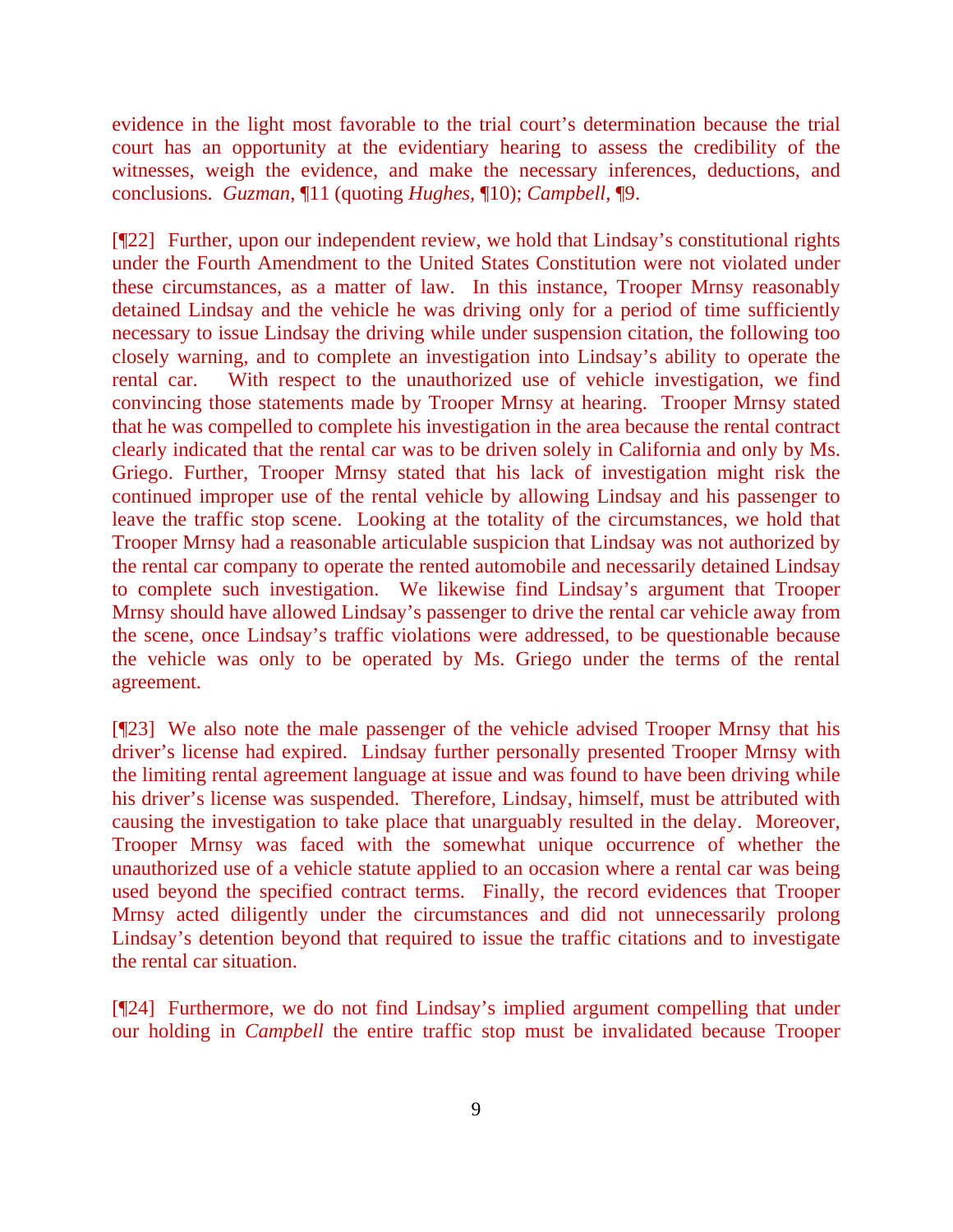Mrnsy questioned Lindsay about drugs outside the scope of detention. In *Campbell,* ¶12, citing *United States v. Jones*, 44 F.3d 860, 872  $(10<sup>th</sup>$  Cir. 1995), we did recognize that during a stop an officer generally may not ask a detained motorist questions unrelated to the purpose of the stop, including questions about controlled substances, unless the officer has reasonable suspicion of other illegal activity.<sup>8</sup> However, we find our holding in *Campbell* to be distinguishable.

[¶25] In the instant case, Trooper Mrnsy had a reasonably sufficient reason to continue to detain Lindsay after issuance of the traffic citations, i.e., to investigate the potential unauthorized use of the rental vehicle. In *Campbell* there existed no reasonable articulable suspicion to detain the defendant after the purpose of the traffic stop was completed upon issuance of the driver contact form. The discovery of illegal contraband in *Campbell* was ultimately made as a result of an unlawful detention followed by the defendant's "voluntary" consent to a search. In this case, Lindsay continuously rebuffed Trooper Mrnsy's requests to search the vehicle he was driving and the discovery of the methamphetamine on Lindsay's person was made only after Lindsay's lawful arrest. Moreover, we clearly set forth in *Damato,* ¶10 (citing *Whren v. United States*, 517 U.S. 806, 813, 116 S.Ct. 1769, 1774, 135 L.Ed.2d 89, 98 (1996), *Arkansas v. Sullivan*, 532 U.S. 769, 771-72, 121 S.Ct. 1876, 1878, 149 L.Ed.2d 994, 998 (2001) (per curiam), *Atwater v. Lago Vista*, 532 U.S. 318, 121 S.Ct. 1536, 149 L.Ed.2d 549 (2001), and *United States v. Robinson*, 414 U.S. 218, 221 n. 1, 94 S.Ct. 467, 470 n. 1, 38 L.Ed.2d 427, 432 - 433 n. 1 (1973)), that ulterior motives do not invalidate police conduct that is justifiable on the basis of probable cause to believe that a violation of law has occurred.

[¶26] Finally, Lindsay contends that he should have been given his *Miranda* rights by Trooper Mrnsy immediately after he was asked to accompany Trooper Mrnsy to the patrol vehicle, asserting that he was then taken into formal "custody."<sup>9</sup> The State citing *Morgan*,  $\P$ 22 – 25, as authority, argues that Lindsay failed to raise this issue to the attention of the district court and has, therefore, waived appellate review in this area. We agree. Our review of the record evidences that Lindsay did not address this issue with sufficient particularity at the district court level.

<sup>&</sup>lt;sup>8</sup> As an aside, we find that Trooper Mrnsy's questions regarding whether Lindsay possessed any weapons on his person to be acceptable. As set forth in *Campbell*, at ¶12 fn. 3, citing *United States v. Holt*, 264 F.3d 1215 (10<sup>th</sup> Cir. 2001), on rehearing *en banc*, an exception to the general rule exists when questions are asked of a motorist about the presence of weapons in order to reasonably assure officer safety.  $9^9$  See, *Miranda v. Arizona*, 384 U.S. 436, 86 S.Ct. 1602, 16 L.Ed.2d 694 (1966), and its progeny.